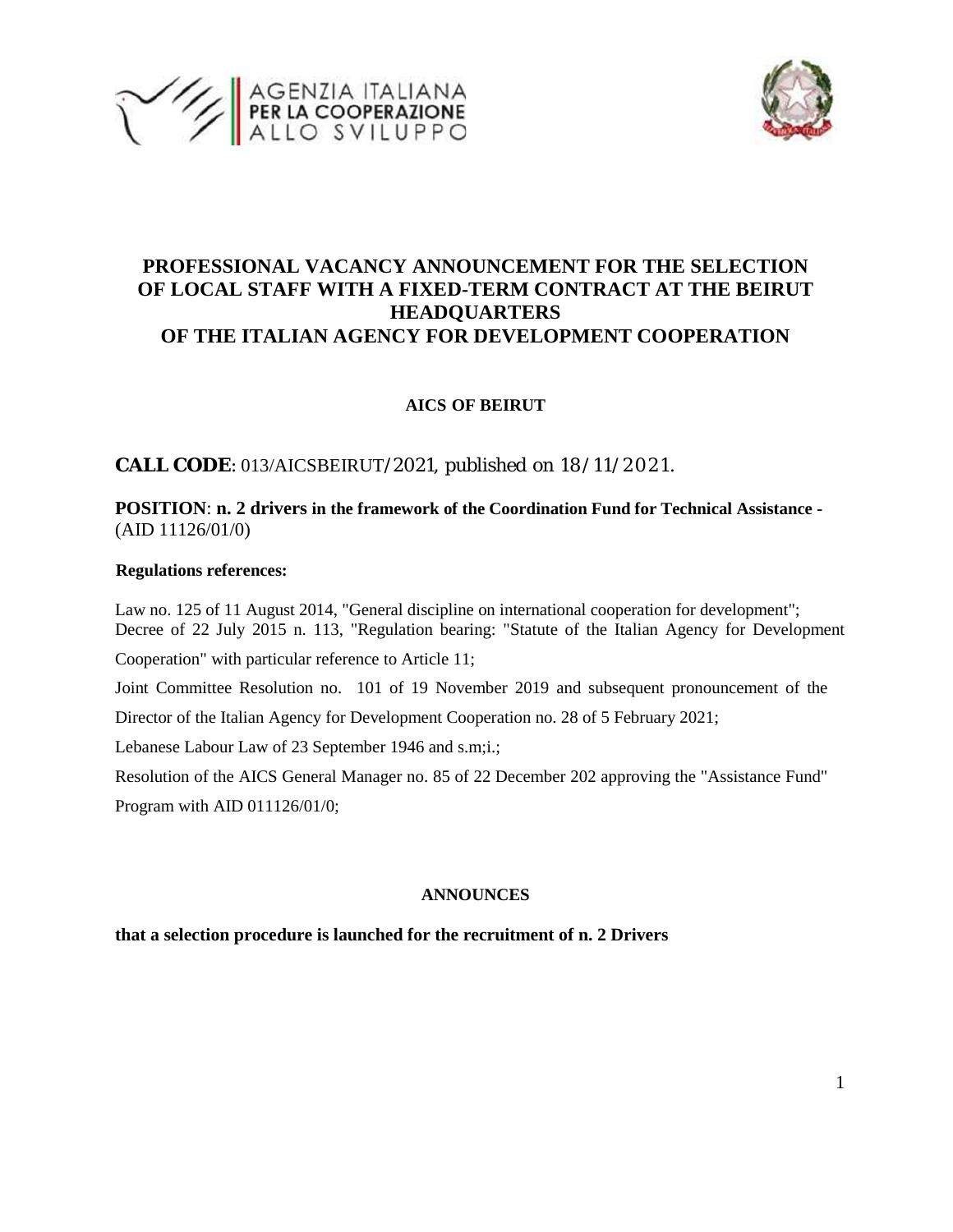



## **1. CONTENT AND PURPOSE OF THE EMPLOYMENT**

### **Professional figure required:**

*n. 2 drivers*

**Workplace:** AICS Beirut

### **Type of contract:**

Fixed-term employment contract according to the Lebanese legislation in force, stipulated with the AICS of Beirut.

#### **Remuneration:**

The economic treatment will be equal to Euro 25,012.00 gross per year including any other indemnity, due according to local law. The tax deductions provided for by local law are applied to this remuneration. By virtue of art. 68 of Decree Law no. 144/59 regulating income tax, local employees of foreign embassies / AICS in Lebanon (employer not substitute for tax) are required to submit tax returns and make payments due to the Treasury.

### **Duration of the contract:**

Duration of 12 months with the possibility of renewal, based on the available funds, up to a maximum of 24 months.

### **Expected start of employment:**

At the end of the selection process

#### **Objective of the employment:**

Ensure the various movements during the missions of the office staff throughout the Lebanese territory.

### **Description of the employment:**

Under the supervision of the Director of AICS beirut and the logistician of the headquarters, the Driver will have the following duties:

- Driving services for the Director of AICS, AICS experts, visiting delegations
- Take care of and comply with the maintenance schedule of motor vehicles
- Maintain the log book of daily missions

Other tasks may be required, when necessary, by the Management of the AICS headquarters.

**Prohibition to engage in other activities.** The selected candidate must not be in a situation of conflict, even potential, of interests that affect the impartial exercise of the functions, as provided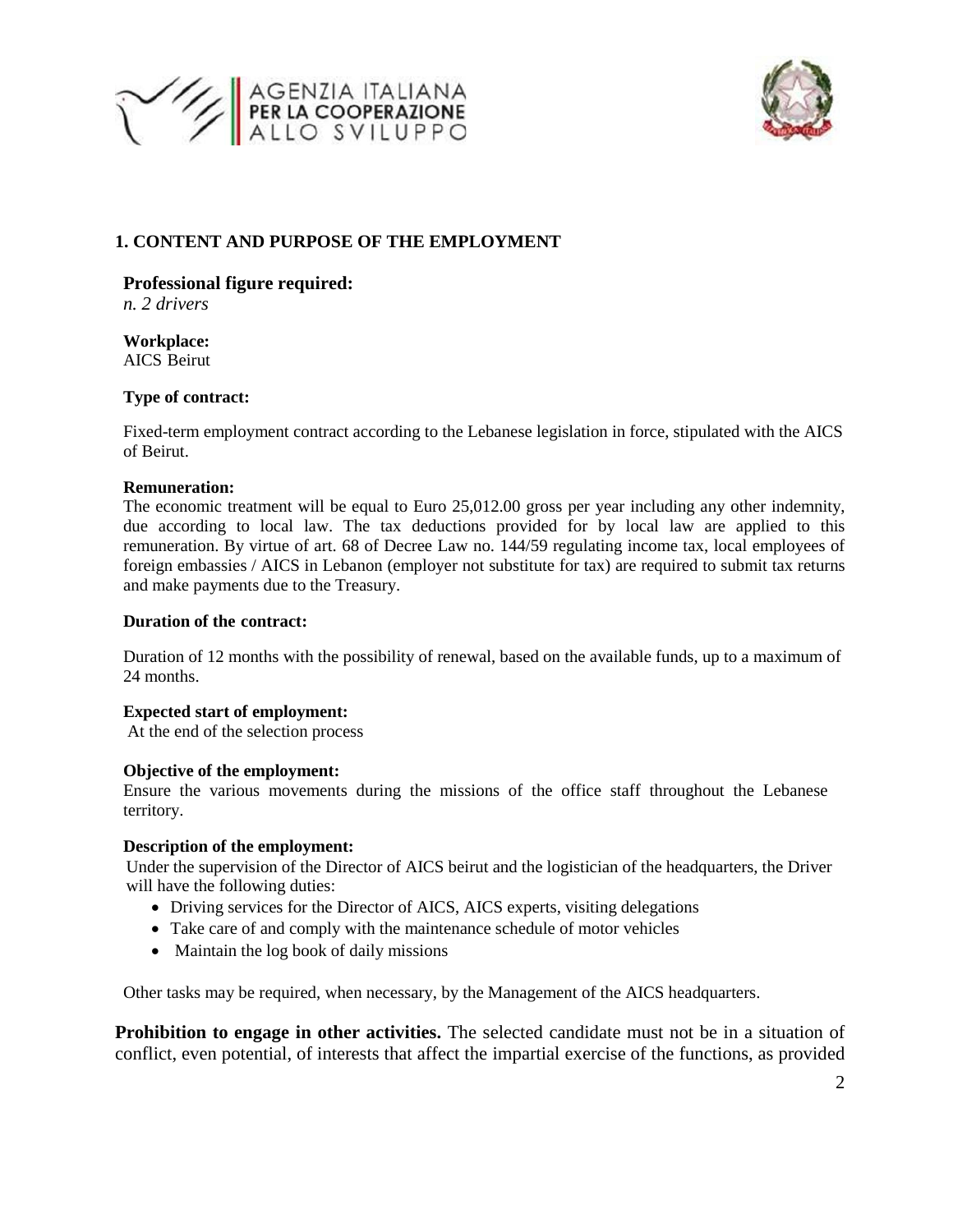



for in Article 53 of Legislative Decree no. 165 of 2001, amended by Law no. 190 of 2012 and by the Code of Ethics and Conduct of the AICS. The Administration reserves the right to verify, under penalty of exclusion, the correspondence of what has been declared in this regard by the selected subject.

# **2. ADMISSION REQUIREMENTS**

## **2.1 Essential requirements for admission**

The staff to be recruited must be in possession of the following essential requirements at the time of the deadline of the call:

- a) age not exceeding 62 years at the date of signing the contract (December 2021/January 2022);
- b) Medically fit for employment;
- c) Have obtained the title of Primary School License or equivalent;
- d) At least three (3) years of relevant and demonstrable experience as a driver;
- e) Knowledge of English (written and spoken) at level B1 of the Common European Framework of Reference;
- f) knowledge of the Arabic language (written and spoken) at level C1 of the common European framework of reference;
- g) A valid type B) driving license, in the case of the selection of employees with driver duties, which must be held on the date of the practical driving test;
- h) knowledge of driving rules and regulations, protocol and courtesy of drivers and local roads;
- i) skill in minor vehicle repairs;
- j) Not having sustained, in the three-year period preceding the date of expiry of the announcement, an assessment of insufficiency in the assessment of work done/performed in the context of employment contracts signed with AICS offices.

### **2.2 Preferred requirements**

- 1) Qualification higher than the minimum requirements indicated in point 2.1 mentioned above;
- 2) Work experience in Development Cooperation Agencies, Embassies, International Organizations, NGOs;
- 3) First Aid management skills;
- 4) Previous work experience as a mechanic;
- 5) Knowledge of Italian Language

The candidacy of women is highly encouraged.

Before submitting the application, applicants must verify the existence of the essential requirements specified in the announcement.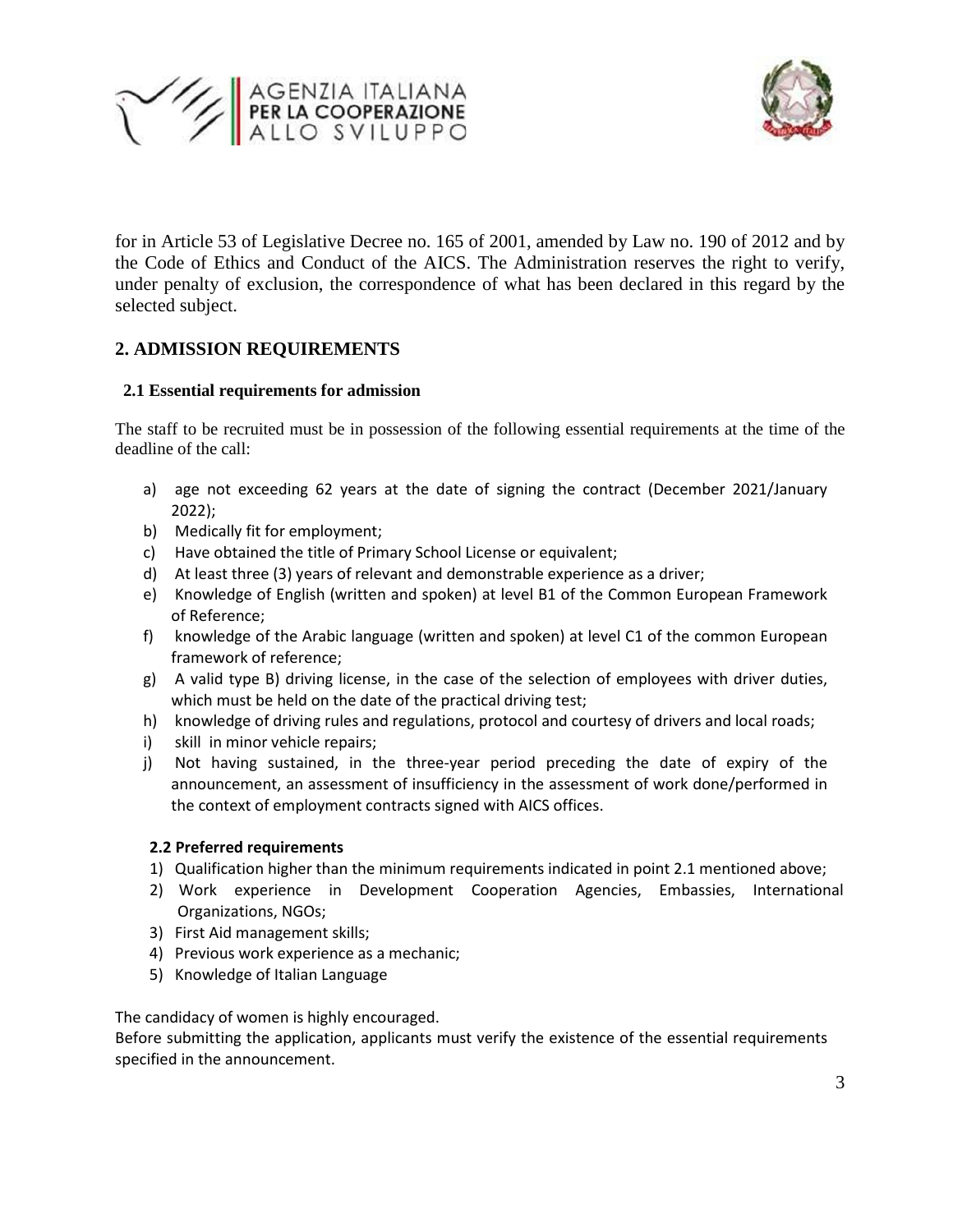



### **3. SUBMISSION OF APPLICATIONS – DEADLINES AND PROCEDURES**

**3.1** In the application, drawn up in the form of a substitutive declaration certificate pursuant to art. 46 and 47 of presidential decree no. 445 of 28.12.2000, candidates must declare under their own responsibility:

a) Surname, first name, date and place of birth;

- b) The residence;
- c) Lebanese citizenship;
- d) Being medically for employment;
- e) Full enjoyment of civil and political rights;

f) Absence of convictions for any criminal offence and absence of any pending criminal and accounting offences both in in Italy and abroad;

g) Not to have been dismissed, dispensed, declared lapsed or fired from employment in a public administration, both in Italy and abroad;

h) Possession of a valid driving license;

i) Not having reported in the previous three years reports or insufficient evaluations in the work carried out under the employment contracts signed with AICS offices;

j) Knowledge of written and spoken Arabic (level C1);

k) Knowledge of written and spoken English (level B1);

Any false declaration will incur penal sanctions according to article 76 of Italian D.P.R.28.12.2000, n.445.as subsequently amended and supplemented, facing immediate termination of employment and loss of any wrongfully obtained benefit.

**3.2** The application must include the following documents:

a) Copy of valid ID card

b) Copy of driving license;

c) Curriculum vitae in English, dated and signed, including authorization to process personal data (max two pages) with indication of any references;

d) Substitute declaration certificate, dated and signed, referred to in Annex 1;

For the evaluation of experiences, the curriculum vitae must correctly report the start and end date of all previous positions and type of full-time or partial-time contract. Details of any professional experience, training or studies must be provided in the application. Upon request, applicants must be able to provide supporting documentation that clearly indicates the duration and nature of such experiences.

The candidate must also indicate the domicile, the telephone number, the e-mail address to which any needed communication to be forwarded. In the absence of such information, the residential address will be used. The candidate is obliged to communicate any change that occurs after the submission of the application.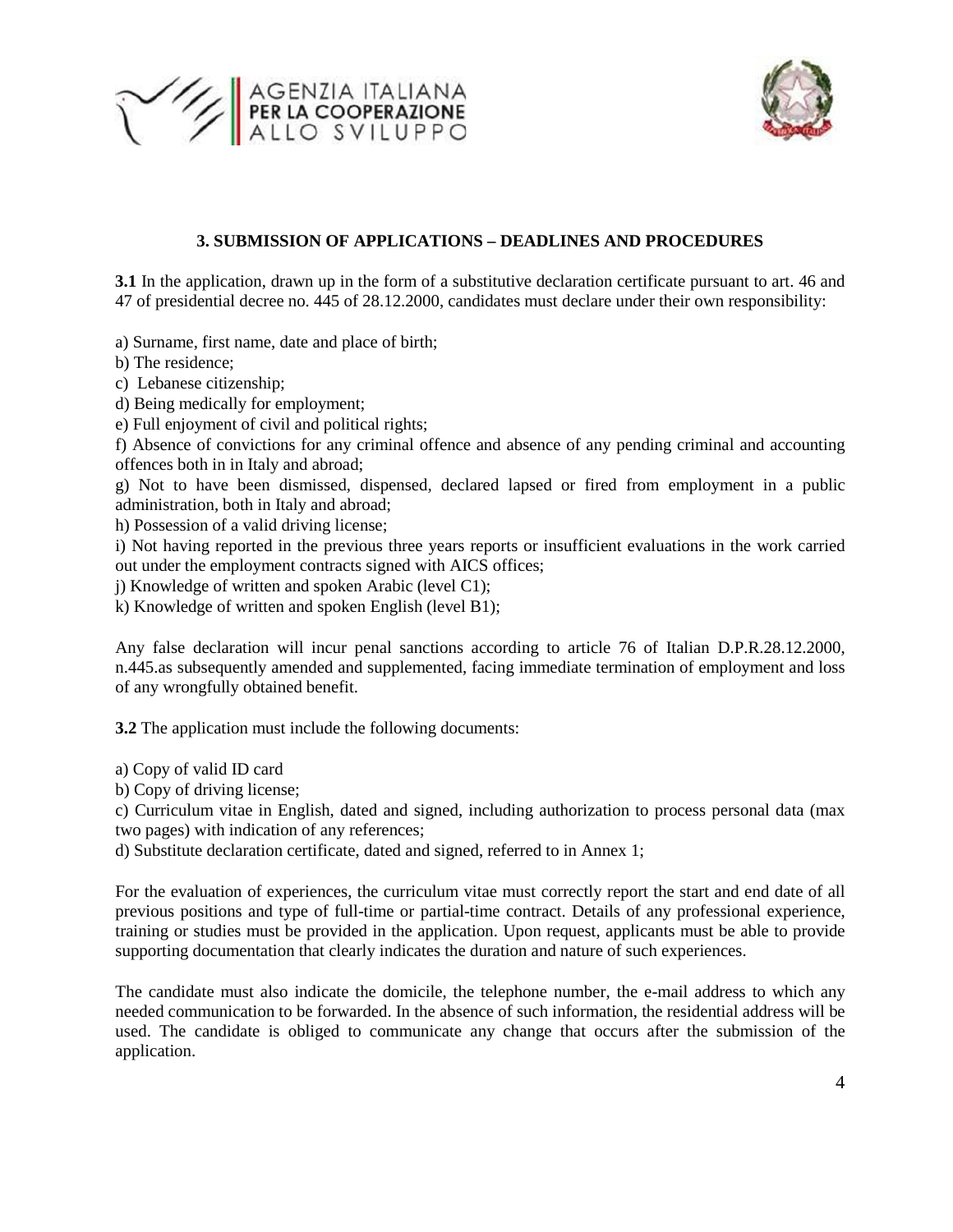



The applications for participation in the selection, duly dated and signed with the relative attachments referred to in point 3.2 must be received, under penalty of exclusion, in a non-modifiable format (pdf), no later than 12 o'clock (Beirut time) of 9/12/2021 at the following e-mail address: **segreteria.beirut@aics.gov.it**

The email must have as subject the code **013/AICSBEIRUT/2021.**

## **4. EXCLUSION FROM SELECTION PROCEDURE**

The following will determine exclusion from the selection procedure:

a) Applications lacking any of the essential eligibility requirements;

b) Applications received after the deadline stated in this announcement and not following terms and modality set out in the present announcement;

c) Application documents not signed;

## **5. EVALUATION OF APPLICATIONS**

Once the terms of validity of the announcement have elapsed, a recruitment commission of three members appointed according to art. 2 of the document approved by the Delibera n.101 2019 of the Joint Committee evaluates the admissibility of the applications regarding the presence of the essential requirements and the absence of causes for exclusion. The exclusion is communicated to the candidates concerned.

Subsequently, the recruitment commission assesses the merits of applications by assigning a maximum overall score of **100 points** according to the following criteria:

### QUALIFICATIONS: Up to 60 points

-Studies above the requested essential requirements: up to 5 points-

- -Language and communication skills: up to 5 points
- Professional experience: up to 40 points
- Other qualifications of professional skills: up to 10 points.

### INTERVIEW AND EXAM: up to 40 points

Candidates who have reported a score for qualifications of at least 40, are called for an interview and for a practical test following which a maximum score of 40 points will be awarded. The interview takes place at the AICS headquarters or in audio-video connection in the case of candidates who cannot go to the interview site while the practical test will be carried out at the premises of AICS. The interview shall be